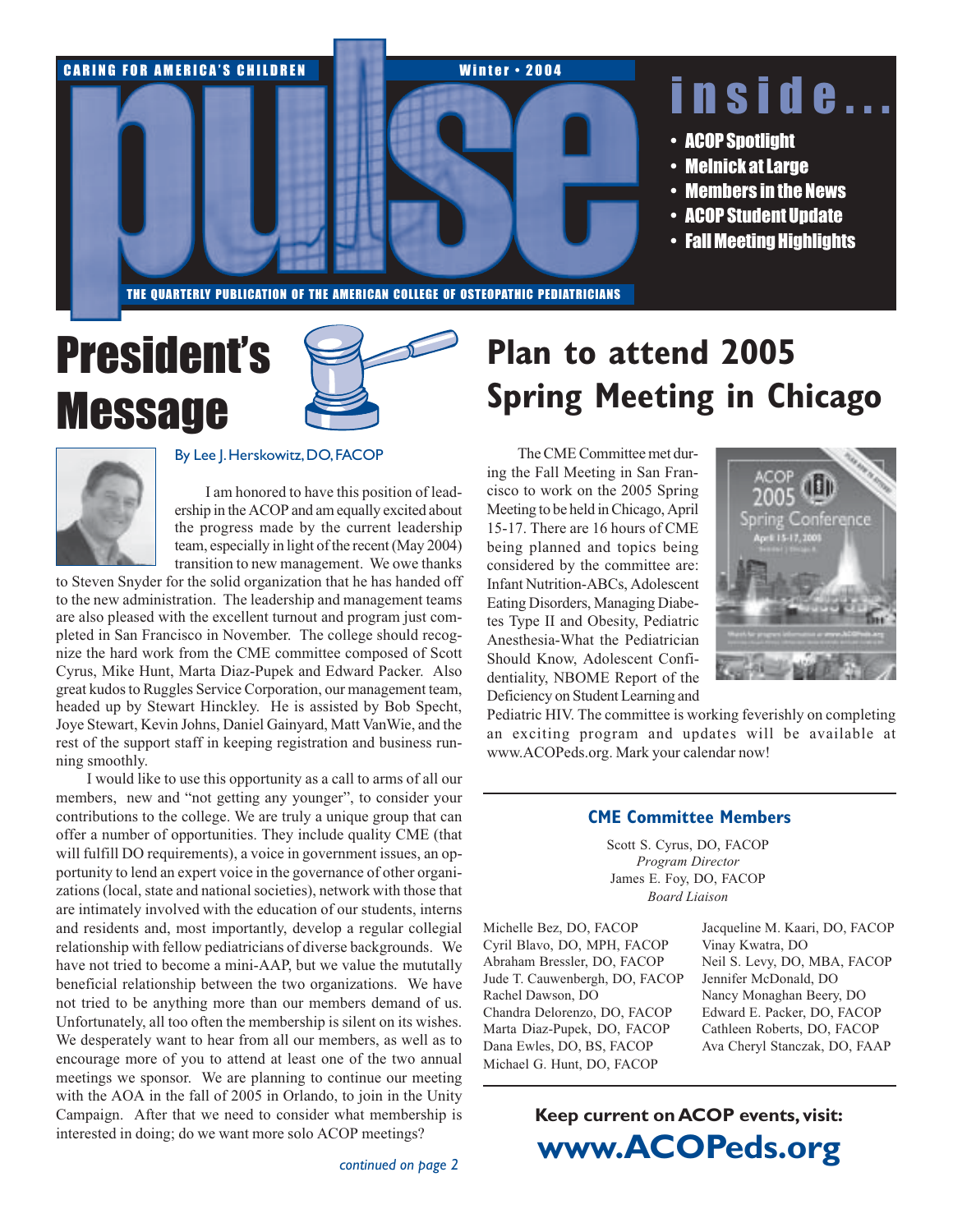### 2003-2004 **American College of** Osteopathic Pediatricians

### **Board of Trustees**

**PRESIDENT** Lee J. Herskowitz, DO, FACOP\*

**VICE PRESIDENT** Robert W. Hostoffer, DO, FACOP\*

SECRETARY-TREASURER Bruce B. Peters, DO, FAAP, FACOP\*

**IMMEDIATE PAST PRESIDENT** Steven M. Snyder, DO, FACOP\*

**EXECUTIVE DIRECTOR** Stewart A. Hinckley\*

#### \*EXECUTIVE COMMITTEE

#### **TRUSTEES**

Deborah L. Blackwell, DO, FACOP James E. Foy, DO, FACOP John W. Graneto, DO, FACOP Robert G. Locke, DO, FACOP Capt. Margaret A. Orcutt-Tuddenham, **DO.FACOP** Amanda Foster, DO Thomas Q. Reynolds

DIRECTOR OF CME PROGRAM Scott S. Cyrus, DO, FACOP

PURI ISHER Stewart A. Hinckley

#### **CO-EDITORS**

Arnold Melnick, DO, FACOP Stewart A. Hinckley

### **ASSOCIATE EDITORS** Gregory Garvin, DO, FACOP Janet Goldberg, DO, FACOP Robert G. Locke, DO, FACOP

The Pulse is published four times a year in conjunction with the American College of Osteopathic Pediatricians, P.O. Box 11086, 2209 Dickens Road, Richmond, VA 23230-1086; 877-231-ACOP or fax (804) 282-0090.

No part of this publication may be reproduced without the expressed written consent of ACOP. All rights reserved.

The American College of Osteaopathic Pediatricians does not hold itself responsible for statements made by any contributor. Statements or opinions expressed in the Pulse reflect the views of the author(s) and not necessarily the official policy of the ACOP.

### **PRESIDENT'S MESSAGE**

### Continued from page 1

We have been trying to arrange a joint meeting with the AAP during one of their spring meetings. Is this an effort supported by the membership?

There are a number of committees that would be willing to have new visions from membership that has been part of the silent majority up until now. The committees can all be found on the web site at www.ACOPeds.org (visit it if you have not already done so) and sign into the members only section. Call the headquarters office if you need help. The committees are Bylaws, CME, Finance, GME (graduate medical education), Government Relations, Membership, Newsletter, and Website. If you have interest, talent or want to learn more about any of these groups please contact anyone of the Board or management to explore the possibilities. The current board members beside myself are Stewart Hinckley (Executive Director), Steve Snyder (Past President), Bob Hostoffer (VP), Bruce Peters (Sec/ Treas), Rob Locke, Peg Orcutt, Deb Blackwell, Jim Foy, Amanda Foster (resident) and Thomas Reynolds (student).

Our members are becoming involved in the development of resident and student curriculum, organization and partnering of the specialty associations within the AOA, communicating with Congress on issues of child welfare and benefits, and continuing to find high quality speakers for future educational programs.

The college is entering the new year in excellent financial shape due to commendable management and financial planning. We want to best utilize our resources for the benefit of our members. Please let us know what you wish to see from the ACOP so we can be responsive to the membership and provide the best value to you all. We all are especially interested in the membership's direction in future CME programs, both in terms of venue and content!

If you have any questions or concerns, please contact me directly. Phone: (503) 603-7250 Fax (503) 617-2011 Email: lee.herskowitz@phs.com

### **ACOP Spotlight** Lee J. Herskowitz, DO, MBA, **FACOP**

Dr. Herskowitz is the Medical Director for PacifiCare of Oregon in Lake Oswego, Oregon. As such he serves as Chairman of the PacifiCare Western Regional Credentials Committee, and is responsible for provider credentialling in Washington, Oregon and California. Prior to obtaining his MBA at University of California, Irvine (2000), he served on the faculty of University of California, Davis (1985-2000). He was director of the pediatric services for the family practice residency and had a final academic appointment of Clinical Professor at Davis.

Dr. Herskowitz earned his DO degree from the Philadelphia College of Osteopathic Medicine in 1977, did a rotating internship at JFK Hospital, Stratford, NJ, in 1978 and completed his residency from Thomas Jefferson University, Philadelphia, in 1981. He became board certified by the American Board of Pediatrics in 1982 and the American Osteopathic Board of Pediatrics in 1986.

Dr. Herskowitz has been a Fellow in the American Academy of Pediatrics since 1980, the American College of Osteopathic Pediatricians since 1982 and has served on the ACOP Board of Trustees since 1995.

### **Government Relations Committee**

Steven M. Snyder, DO, FACOP Chair Mary Alonzi, DO, FACOP Marc Bocknek, DO, FACOP Jason Citarella, DO David Duffey, DO, FACOP Steven Feder, DO, FACOP Martin A. Finkel, DO, FACOP Stanley E Grogg, DO, FACOP Natalie King Neil S. Levy, DO, MBA, FACOP Larry Lewellyn, DO, FACOP Gary McAbee, DO, FACOP Capt. Margaret Orcutt-Tuddenham, DO, **FACOP** Lisa M. Rotelli, DO, FAAP Steven Shapiro, DO, FACOP Michael Stratton, DO, FACOP, FAAP Kenneth Toff, DO, FACOP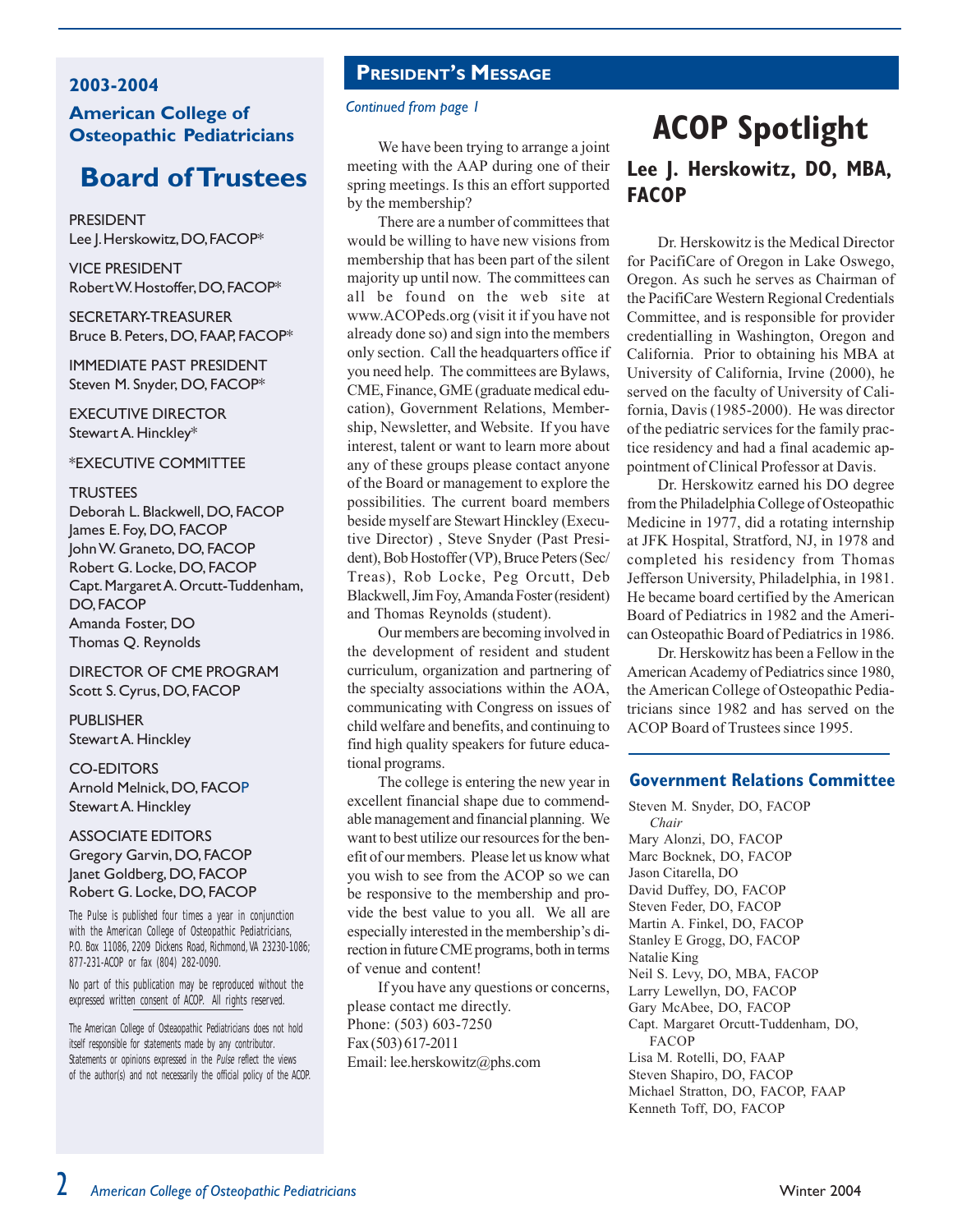

By Arnold Melnick, DO, FACOP

## **Writer's Block-5 Easy Questions**

Even pediatricians  $-$  especially those who write a  $lot - will$  sometimes run into this problem, and all writers – professional or occasional – want to know how to get rid of their Writer's Block. Remember, though, that medical writing also includes consultations, reports and letters.

I proposed in a recent article that the real treatment lies in KYOS-Know Your Own Style, not in some artificial gimmicks. In a quiet moment, consider five important questions. Answering them honestly and accurately eases your way to a solution.

### 1. Do you struggle vainly to "write" instead of communicating information or ideas?

Author Joel Saltzman suggests that it is easier to write than not to write. In his book If You Can Talk, You Can Write, he suggests writing anything, as though you are talking to a friend (a sort of stream-ofconsciousness). Write words that might be associated with your article, without pausing to criticize or edit. Intersperse it with whatever random thoughts come to your mind. Then edit, and edit carefully.

### 2. Do you know your own pattern of creativity?

As a writer, you want to work under the most favorable conditions, favorable meaning those conditions which enhance your creativity. Where and when, and under what circumstances, do you write best? In order to get the most out of our writing, we must observe - and respect-our own personal idiosyncrasies. They guide our creativity or at least they don't block it. Once again, it is a question of  $KYOS - Know$  Your Own Style.

### 3. Do you work best with notes or without notes?

All of us work in different patterns. Some of us do better with copious notes, others with outlines, others with sketchy notes and others without any notes at all. We often have different patterns of behavior for different types of writing.

In any event, your writing should improve if you recognize KYOS.

### 4. Is your problem ideas or words?

If your difficulty is in ideas, it means you have no concept of how to get where you are going. I

make two recommendations: first, just scribble some notes or words about your idea and about your concept. Later, you can flesh out these notes. Second, handwrite some of your thoughts because the slowness of the process will probably allow you time to fill in some of the creative thoughts you had in the first place.

If your difficulty is in words, it means that you know what you want to say but can't quite say it. Determine which section of your article you are most sure of, then write it first, even if it is out of order. Or you might write a few key words and then expand by word association.

### 5. Are you a procrastinator?

I believe that procrastination is an inborn thing: some of us are procrastinators, some of us rarely are and some swing back and forth.

What is important to each of us is that we recognize our own patterns of procrastination. When given a task, how do you attack it? Look at how you shop. Look at how you pay bills. Look at how you study for examinations. Good examples, all.

Several mechanisms can be used to help procrastinators. My own recommendation is to sit and sit and sit. Station yourself in front of your computer or typewriter and do not yield to the temptation to get up and walk around or do anything else.

Another frequently recommended approach is the opposite: get away from your work for a period of time once you hit Writer's Block. For many people this is helpful, particularly if you create better away from the writing situation. But don't reward yourself for leaving your work by heading for the "fridge" or the chocolate chip cookies. Wash the dishes, clean your car; you'll soon be glad to get back to your writing.

So if you want to get rid of your Writer's Block, or reduce it, first study your own style of writing and your own personality. That will give you some clues. Then, ask yourself the five questions and KYOS.

(Revised by Dr. Melnick from his original article KYOS - Five Easy Questions to Erase Your Writer's Block, Journal of the American Medical Writers Association, Volume 17, Number 1, 2002, pages 28-30. Dr. Melnick is now also writing a regular momthly column on Effective Medical Communication for The DO Magazine)

## **Certification Confusion?**

### By Steven M. Snyder, DO, FACOP

Part of the confusion is that membership does not include certification. The ACOP is a member organization. The AOA is both a member organization and a certifying organization. The AOA has responded to a Taskforce recommendation to develop a streamlined program to help DOs, who are ABMS certified, apply and obtain AOA certification (Resolution 56). The initial part of this program is that the candidate must join the AOA. There have historically been delays and "strings" attached to that process. The AOA now will provide support for ABMS certified physicians to bypass the previous difficulties that osteopathic physicians who obtained "outside" training faced to be part of the profession. AOA membership is a prerequisite to specialty and subspecialty certification. The Specialty College (ACOP) controls the training approval process and enables candidates, through this approval, to be eligible to take the AOBP certifying examination. The actual certification is approved by the AOA's Bureau of Osteopathic Specialists (BOS) upon recommendation of the American Osteopathic Board of Pediatrics (AOBP), which determines initial board eligibility and administers the examination process. The ACOP process of reviewing training has not changed. The ACOP allows membership regardless of which certification, AOBP or ABP (ABMS), the candidate has obtained. However, for ABP certified members to obtain AOBP certification, they must go through the same primary certification process of having their training approved and then taking the certifying exam. The ABP and the AOBP do not accept, nor do they see, each other's certification as interchangeable. Having primary certification by the AOBP will only qualify you for AOBP recertification. The AAP has just passed a resolution to allow AOBP certified pediatricians to become members of the AAP. This does not entitle osteopathically trained pediatricians to sit for the ABP certifying or recertification exam. In the allopathic world, certification and membership are separate and distinct. In the osteopathic world, they are tied together.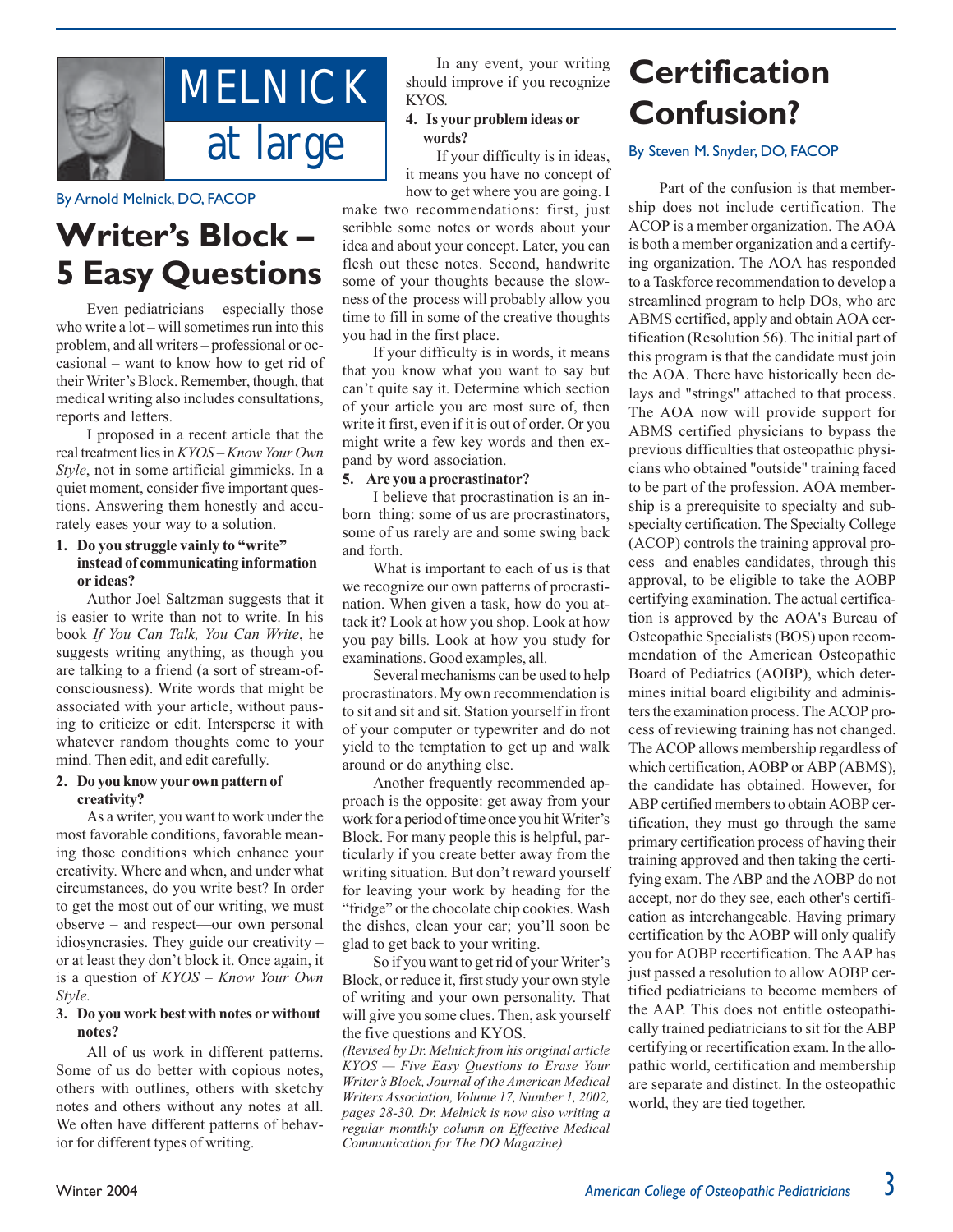### **MEMBERS IN THE NEWS**

## **Catching Up with an Old Friend**

### By Leonard P. Fries

Stewart Hinckley, Executive Director, recently caught up with Len Fries. For those of you who remember him, the following article will be of interest.

Because of a heart problem and my wife's health problems, I retired in 1983 from Ross Laboratories. By golly, if we had a child it would be a full grown adult by now! Ross wanted me to continue as a consultant in a number of activities like going to special meetings — the AAP and especially the ACOP. (I would have fought for that!) That was a good deal...getting paid to consult with people whom you really liked and with whom you enjoyed their company. During that time, I continued to help set up the ACOP meetings because of my national association with academicians from the various medical schools. Sometimes, it was necessary to lecture them on what DOs were in the early days. I can remember having to quote the educational requirements and especially the board certification requirements, which were much tougher than what the MDs required. Some of the earlier friends were: Leo Wagner, Bill Spaeth, Otto Kurschner, Arnold Melnick, Harold Finkel, Ernie Talone, and Gordon Lerch was a student at 20th and Susquehanna, the old Women's Homeopathic Hospital. Many years later, Gordon asked me if I would consider working for the ACOP, but I was tied up at the time.

Some of the things with which I was involved were setting up the academic programs, getting the speakers, providing grants for the meetings, luncheons, welcoming cocktail parties, providing the President's Plaque, helping to put out the program, providing transportation for speakers, designing the ACOP logo, and working with the Maternal and Child Health publication (that was started by two guys named Arnold Melnick and Harold Finkel.)

When I think back to those days, it was one marvelous group of friendly people who were more like brothers and sisters than professional colleagues. I guess that size, lack of help from other sources and the fact that your profession had to do everything on its own with no help from other sources, were

the factors that produced this feeling. I do remember that we were the ONLY company to participate in the early days of DO meetings. NO other formula companies did. The first time I attended a meeting was in 1951 in Harrisburg. Dr. George Steinman was the *man* there! To be honest with you, I did not know what a DO was! I thought they were more advanced chiropractors! That all changed.

I doubt very much everyone realizes what a marvelous job the earlier DO pediatricians did — and what a hard job it was! You fellows worked against great odds. I remember talking to Waldo Nelson, MD, at St. Christopher's Hospital for Children, Joseph Stokes, MD, at Childrens Hospital of Philadelphia, Carl Fischer, MD, at Hahnemann Medical College, Hans Keitel, MD, at Jefferson Medical College, to get them to allow their academic people to talk to your group. One of them, William Rashkind, MD, gave a talk on the heart balloon procedure almost before any other group had even heard about it! Tom Santucci and a few others, used to sneak into the Children's Hospital of Philadelphia grand rounds on Fridays and at the AAP meetings, they would come to our hospitality suite and ask not let it be known that they were DOs. Your group literally fought to gain knowledge and expand to what you have today. I will tell you, your pioneers were terrific! I visited every DO school to see what was going on. In the early days, many of them were hanging on by their shoe-strings.

It was very rewarding to be made an honorary DO and member of the ACOP, and to have the pediatric student award at Michigan State University College of Osteopathic Medicine called the "Len Fries Award"! My hat is off to the men who made the ACOP what it is today!

In 1982, Don Doty, the Vice President of sales for Ross asked me, "Len, did you



ever hear of the Irish and American Paediatric Society?" I told him, "No." Then I got involved with that, too. Since I was retired and they were aware of my past activities with you folks and other organizations, they asked me to become the Executive Secretary-Treasurer. Shortly after that, they made me Executive Director. At that time there were about 100 active members-and only two DOs, J. K. Martin from Avondale, AZ and another fellow whose name I think was John Meehan

At the beginning, it was "chowder society" mostly because they had an opportunity to go to Ireland every other year. We fixed that-now there are 750 members and great meetings. There are seven deans of medical schools, over 100 full professors. I could go on. The meetings are half-day scientific and half-day with great social programs, touring castles, seeing Irish dancers, or whatever. Every other year it meets in Ireland or Northern Ireland and in the alternate vear, the U.S. or Canada, Now, I am retired from that stuff too!

Stay in touch! My email address is lenfries  $@$  bells outh net and my mailing address is listed in the members section of the ACOP website.

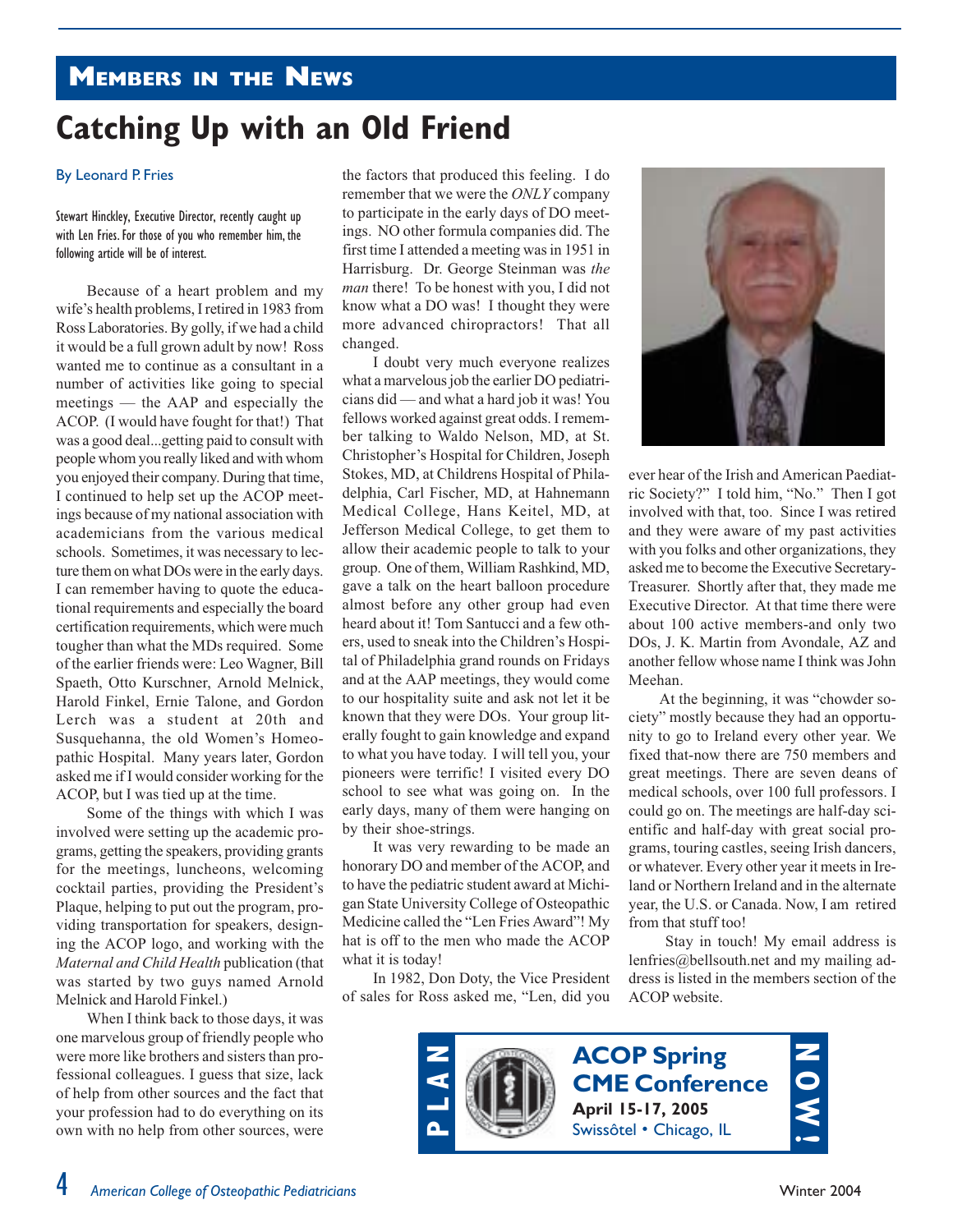### **STUDENTS' CORNER**

## **ACOP Student Update**

### **By Tom Reynolds, MSIII**

Greetings from Portland, ME. My name is Tom Reynolds; I am a third year student at UNECOM and I will be serving as the voice of the students on the ACOP Board of Trustees until the Fall of 2005. I've met a few of the great ACOP student members out there at the various COMs, but there are plenty more out there that I'd like to meet over the course of the next year. You will be hearing more out of me as the year progresses, but I'd like to make this a two-way street and hear a lot out of you as well!

As you may or may not know, I took over for Cassandra Eakin, who served as the very first ACOP student trustee over the last year. While both her and my term's efforts require a fair amount of logistical work as the student membership is accounted for and introduced to the benefits of the national organization, we both agreed that a very important issue for the ACOP is the promotion of research at the student level.

One of the goals mentioned at the AOA annual research conference in San Francisco was the need to place more emphasis on research during the pre-doctoral educational period in order to create more physician-scientists within the profession. This is an idea that I am personally very interested in and have decided to use part of my time as the ACOP student trustee to promote interest and activity in research at the student level.

One of the current projects we already have underway is the student and resident research forum that occurs at each of the ACOP Fall and Spring Meetings. Another potential addition to this would be a pediatric journal club at which different chapter members could present various studies they've read recently. As a field, there also needs to be more osteopathic research mentors for our students as well. We can promote this at each of our schools in the hopes of developing more time in the curriculum to learn about and participate in the research activities that can and should be happening at all of our schools. There is no end to the way research can be developed at the medical school level; the importance of expanding research, especially in osteopathic and pediatric medicine, cannot be understated!

I will work hard for the student members of the ACOP as your student trustee this year. I hope that all of you are as excited as I am about pediatrics. I want any and all of you to be able to reach me at any time



Tom Reynolds, MSIII

with questions or concerns about the ACOP and the future of pediatrics. Please feel free to email me at treynolds  $\omega$  pipeline une edu. I'm looking forward to a great year working with all of you...Happy New Year!

### **Membership**

The College is actively seeking to extend membership to over 600 resident members of the American Academy of Pediatrics (AAP). The College is also extending membership to qualified past and present members of the AAP.

### **Obituary**

Mischa F. Grossman, DO, FACOP, of Marlton, NJ, an active member and past president of ACOP, died September 23, 2004, a loss, according to Arnold Melnick, DO, FACOP, that "was organizational as well as personal." He was 78.

At the time of his death, he was Clinical Professor of Pediatrics at the School of Osteopathic Medicine of the University of Medicine and Dentistry of New Jersey, a post he held for more than 25 years. Throughout a distinguished career in pediatrics, he maintained a private practice in addition to his organizational involvement. Active in the Kennedy Hospital System, he served as Chairman of Pediatrics at Cherry Hill Medical Center, starting in 1963, and was a staff member of Metropolitan Hospital in Philadelphia for many years. He also held posts in pediatrics as Instructor at Jefferson Medical College, Clinical Associate Professor at the Philadelphia College of Osteopathic Medicine, and Affiliate at Children's Hospital of Philadelphia.

Mischa was active for a number of years in ACOP, ascending through the chairs, and being elected President in 1967. In 1968, he became a Fellow in ACOP.

He received his AB degree from the University of Pennsylvania in 1948, and his DO degree from PCOM in 1952. He accomplished his basic training in pediatrics at Metropolitan Hospital and was certified in 1963.

He is survived by his wife, Joyce, two daughters and three grandchildren.

Commented Past President Martin A. Finkel, DO, FACOP, a colleague at UMDNJ-SOM, "I always knew him as a kind, competent and caring clinician." Past President Melnick added, "My memory of my close friend Mischa is a soft-spoken, unassuming gentleman, with splendid pediatric talents and a real devotion to ACOP."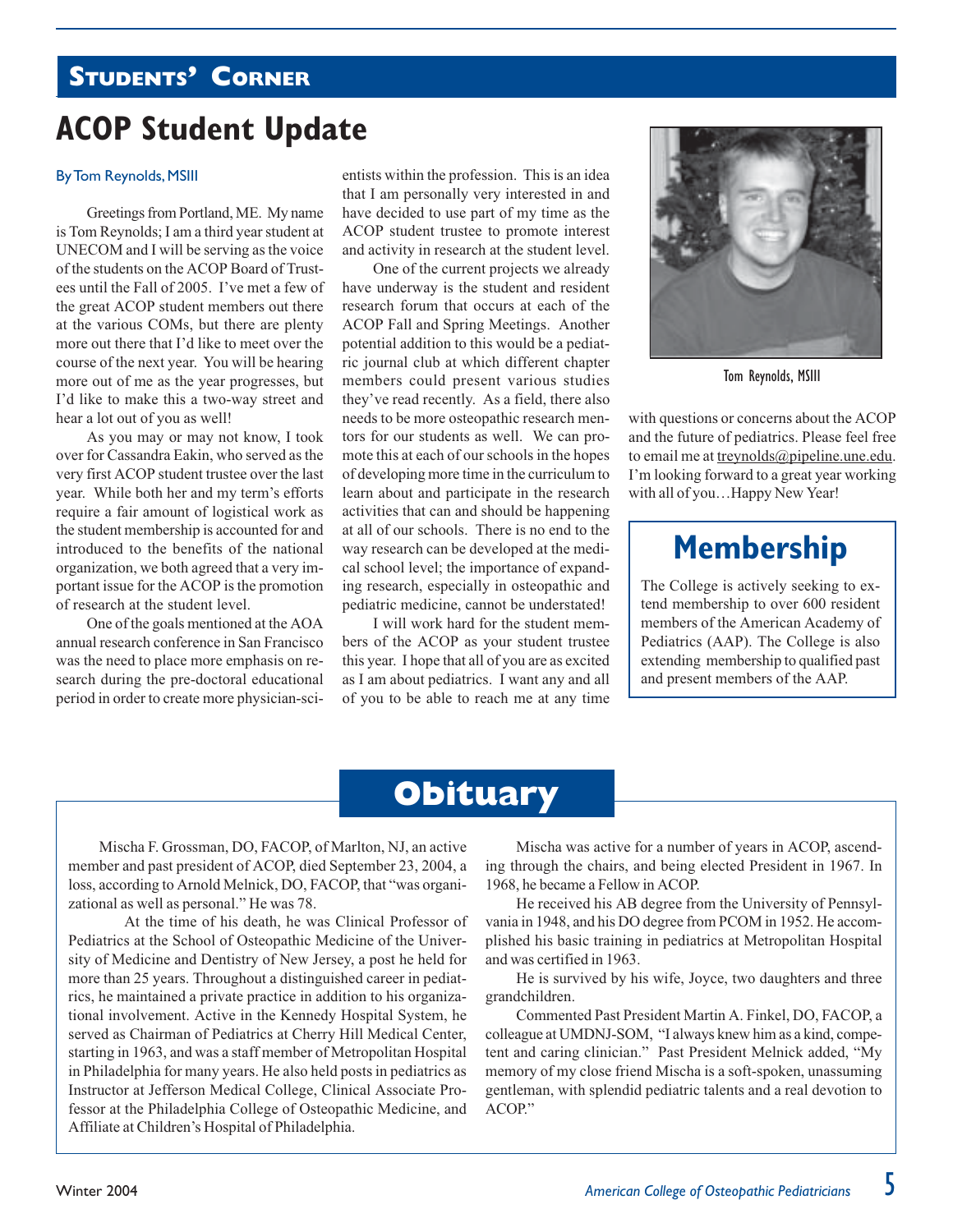### ACOP 2004 Fall Meeting Highlights





Jay Greenspan, MD



President-elect Lee Herskowitz (left), thanks Dr. Steven Snyder for his leadership and service as the ACOP President.





Ronald J. Librizzi, DO



Peter Gottleib, DO



Board of Trustees are sworn into office



Dr. Snyder thanks Dr. Natalie Hayes, Resident member of the Board of Trustees, for her service.



Dr. Stan Grogg (left), is thanked by President Snyder for his service on the ACOP Board of Trustees. Dr. Grogg, Immediate Past President, has rotated off the Board, but is still very active in the College.

Dr. Cyrus, CME Director (right), thanks Dr. Michael Hunt, 2004 Program Chair, for his efforts in developing excellent programs this year.

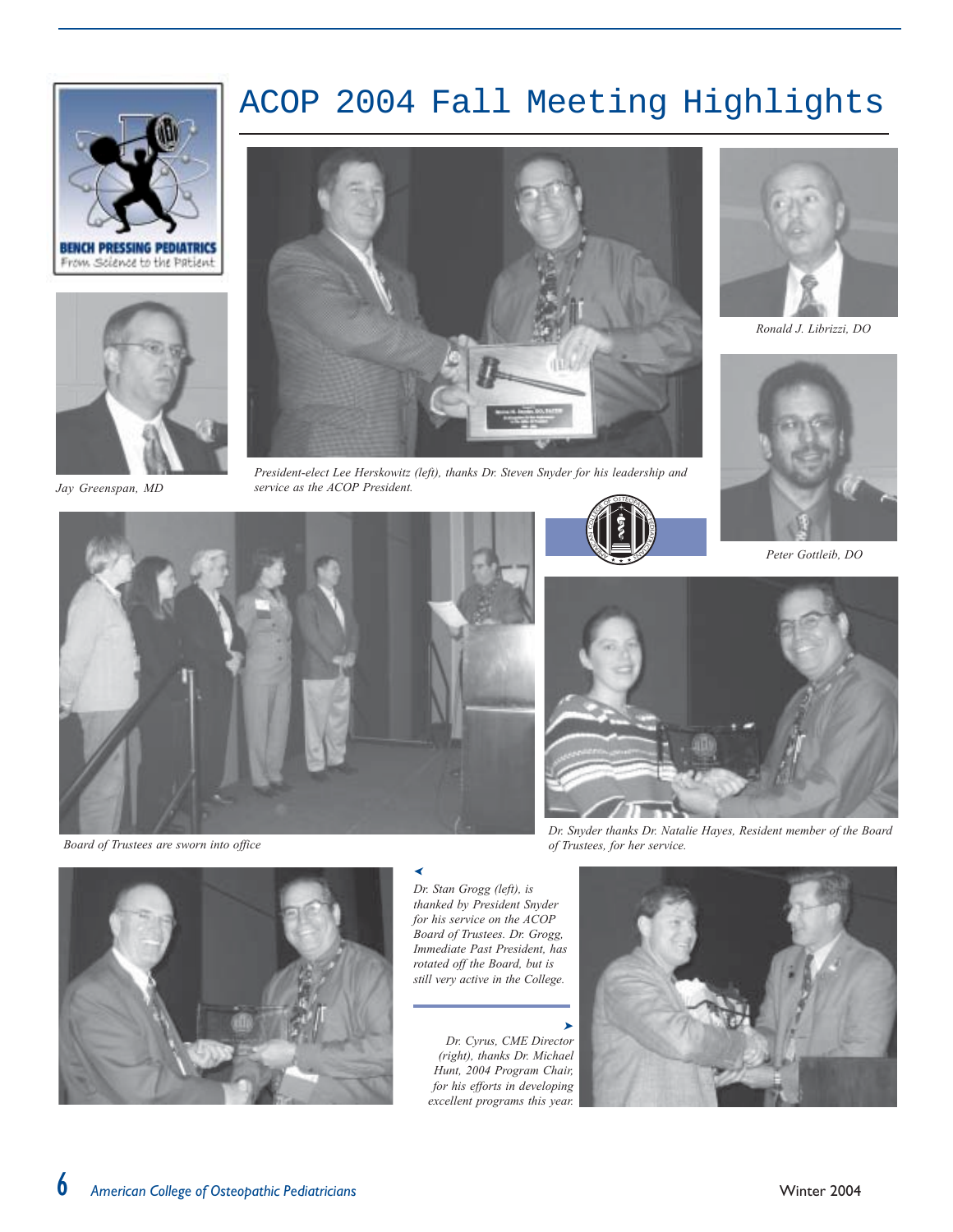## **Fall Conference Huge Success**

The ACOP once again concluded a successful Fall Conference, this year in conjunction with the AOA. The meeting was held in San Francisco in November, with a splendid education program chaired by Michael Hunt, DO.

Dr. Hunt arranged 17 different presentations, including five outstanding guest speakers: Peter Gottleib, MD; Timothy A. Steele, PhD; Harold J. Farber, MD; Robert B. Belshe; and Astrid Heger, MD.

In addition to a number of DO speakers, highlights of the conference included two Resident presentations.

The day prior to opening of the convention was devoted to the annual perinatal meeting and featured Ronald Librizzi, DO, a perinatal speaker. That was followed by the ACOP Board of Trustees Dinner and meeting.

## **Board of Trustees Considers Joint Meetings**

The ACOP Board of Trustees met in San Francisco on November 7, 2004. The Board is considering joint membership options with another subspecialty, possibly the American College of Osteopathic Internists (ACOI).

The Board also voted to move the business meeting to the 2005 Spring Meeting in Chicago, IL, and to implement new timelines for meeting brochure development.

There is a great deal of interest on the part of the ACOP Board and the AAP to have a joint meeting, possibly as soon as the spring of 2006. The frequency of future AOA joint meetings would depend on the response and interest of ACOP members.



## **Locke Selected** for Fellowship

Robert G. Locke, DO, FACOP, is one of 33 physicians in the country who has been selected for the 2005 Department of Health and Human Services (DHHS) Primary Health Care Policy Fellowship. The application included an assessment of Dr. Locke's professional leadership experience, commitment to primary health care, ability to work in health professions teams, ability to achieve professional results in advocating primary health care, policy formulation and implementation experience, and years of health professions experience. Dr. Locke was nominated by the ACOP Board of Trustees.

## **Numbers to Think About**

Here are some numbers to worry pediatricians:

### 14,000

adolescents are overweight

### 500.000

teenagers a year deliver a baby

400.000 of those teenagers are unmarried

375,000 new cases of gonorrhea reported each year in adolescents

### 10,000

adolescents a day contract a sexually transmitted disease

3.000

teenagers (at least) commit suicide each year

### 300.000

poisonings a year are reported in children and adolescents

### 30.000

estimated reported cases of incest in teenagers a year